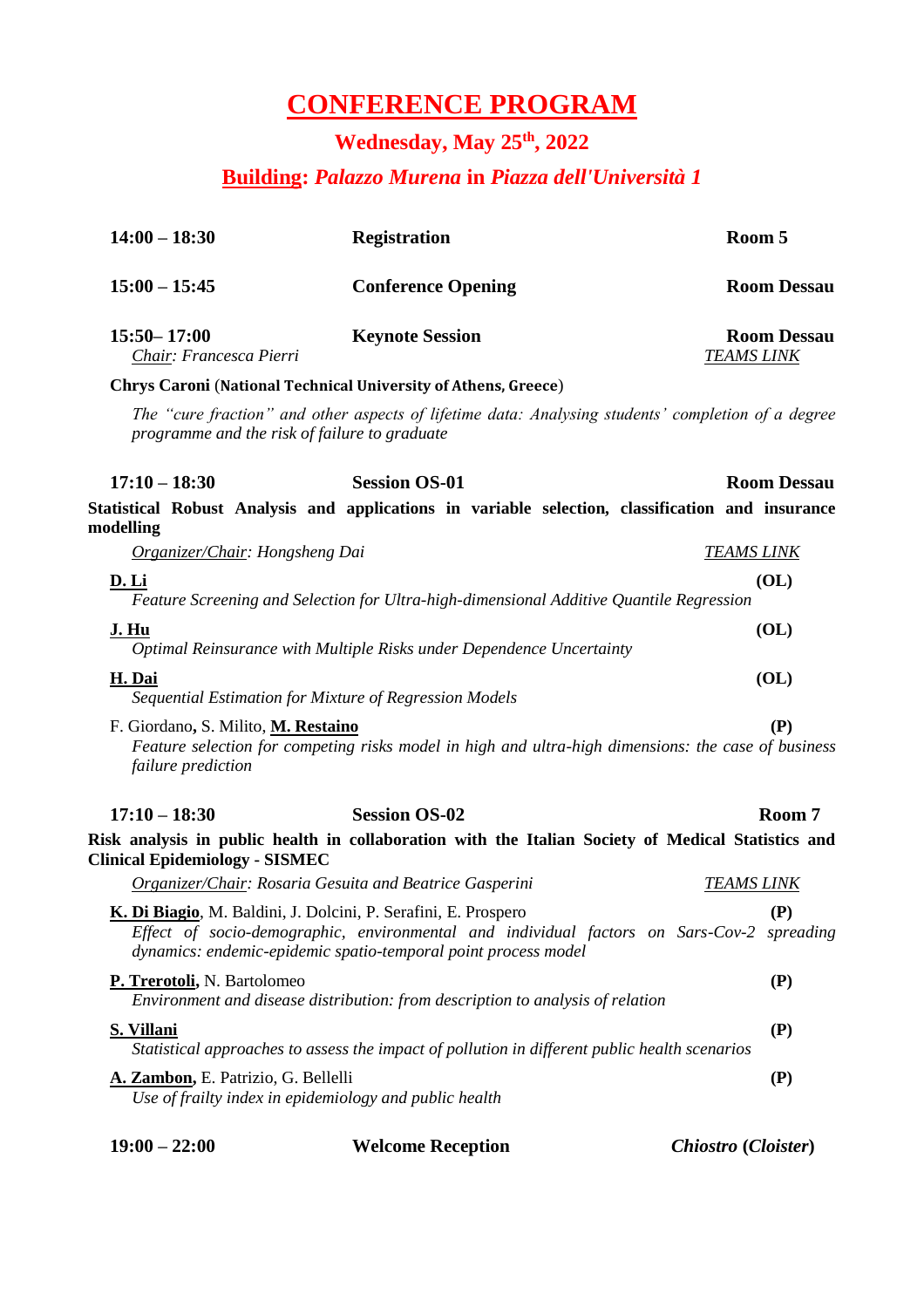## **Thursday, May 26th, 2022**

#### **Building:** *Department of Economics* **in** *Via Giovanni Pascoli, 20*

| $08:00 - 12:00 \&$<br>$14:00 - 16:00$                                                   | <b>Registration</b>                                                                                  | <b>Main Entrance</b> |
|-----------------------------------------------------------------------------------------|------------------------------------------------------------------------------------------------------|----------------------|
| $08:40 - 10:40$                                                                         | <b>Session OS-03</b>                                                                                 | Room 4               |
| <b>Statistical Approaches Towards Sustainability</b>                                    |                                                                                                      |                      |
| Organizer/Chair: Maria do Rosário Ramos                                                 |                                                                                                      | <b>TEAMS LINK</b>    |
| M. Costa, F. C. Pereira, A. M. Gonçalves                                                | Adjustment of state space models in view the improvement of forecasts of meteorological variables    | (P)                  |
| C. Cordeiro, S. Cristina, F.-U.-N. Bajwa<br>A statistical boost to assess water quality |                                                                                                      | (P)                  |
| E. Carolino, J. Matos, M. do Rosário Ramos<br>services                                  | Projection of the number of amputations in diabetics: An aid for the planning of sustainable health  | (P)                  |
| M. Neves, C. Cordeiro, D. Prata Gomes                                                   | Extreme value theory in time series analysis to estimate risk measures                               | (P)                  |
| M. Monteiro, M. Costa<br>approaches                                                     | Longterm air temperature series in Europe: a comparative analysis of multiple change point detection | (P)                  |
| $08:40 - 10:40$                                                                         | <b>Session OS-04</b>                                                                                 | Room 5               |
| <b>Statistical Modelling and Risk Analysis</b>                                          |                                                                                                      |                      |
|                                                                                         | Organizer/Chair: Teresa Oliveira and Amílcar Oliveira                                                | <u>TEAMS LINK</u>    |
| A. Ashofteh<br><b>Online Platforms</b>                                                  | Data Science Training for Finance and Risk Analysis: A Pedagogical Approach with Integrating         | (OL)                 |
| A. Seijas-Macias, A. Oliveira, T. A. Oliveira                                           | Computing the distribution of two uncorrelated normally distributed variables                        | (O <sub>L</sub> )    |
| J. Basilio                                                                              | Scenario-Based Risk Aggregation Modeling with Copulas and Mixture distributions                      | (OL)                 |
| N. Brites                                                                               | Estimation of moments and density of first passage times by lower and upper risk thresholds          | (OL)                 |
| J. Pereira, F. Abreu, L. Mendes, T. Oliveira<br>method                                  | Assessment of Allostatic Load and Periodontal Disease relationship using a Fuzzy Machine Learning    | (OL)                 |
| A. M. Gonçalves, F. C. Pereira, M. Costa<br>study                                       | State-space modeling for improving short-term forecast of meteorological time series: a comparative  | (OL)                 |
| $10:40 - 11:10$                                                                         | <b>Coffee break</b>                                                                                  | Foyer Room 4 & 5     |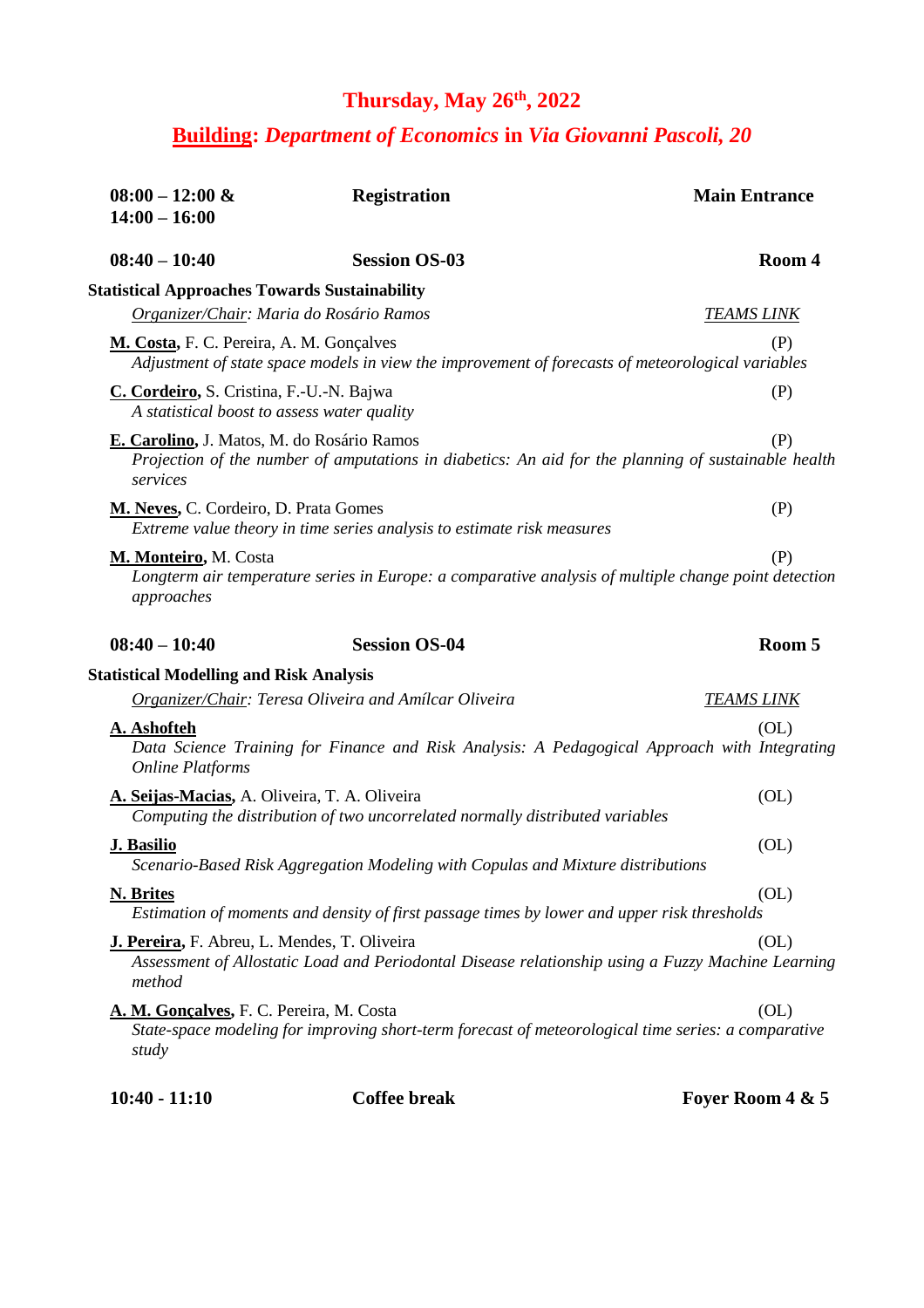|                                                           | Exploring challenges in analyzing medical data across different study designs and settings, sponsored<br>by the International Biometrical Society - Italian Region                                       |                   |
|-----------------------------------------------------------|----------------------------------------------------------------------------------------------------------------------------------------------------------------------------------------------------------|-------------------|
| Organizer/Chair: Valeria Edefonti                         |                                                                                                                                                                                                          | <b>TEAMS LINK</b> |
|                                                           | G. Lorenzoni, E. Petracci, E. Scarpi, I. Baldi, D. Gregori, O. Nanni<br>Use of Sequential Multiple Assignment Randomized Trials (SMARTs) in oncology: a systematic review                                | (P)               |
| R. De Vito, I. N. Grabski, B. Engelhardt                  | Differential methylation regions associated with teen depression and early puberty                                                                                                                       | (P)               |
| data                                                      | G. Di Credico, V. Edefonti, E. Marcello, S. Pelucchi, F.Pauli<br>Semiparametric approaches to investigate the functional form of a nonlinear relationship in FRAP                                        | (P)               |
| $11:10 - 12:10$                                           | <b>Session OS-06</b>                                                                                                                                                                                     | Room 5            |
|                                                           | <b>Statistical Modelling for Risk Evaluation in social and economic sciences</b>                                                                                                                         |                   |
| Organizer/Chair: Francesco Santelli                       |                                                                                                                                                                                                          | <b>TEAMS LINK</b> |
| I. Primerano, F. Santelli, C. Usala, G. Ragozini          | Exploiting students' inter-degree relocations to assess Italian universities' attractiveness                                                                                                             | (P)               |
| M. Restaino, G. Giordano, K. Breznik                      | A bibliometric analysis on credit risk and business failure: foundations and global trends                                                                                                               | (OL)              |
| I. Primerano, M. Restaino                                 | Exploring the relational patterns among Italian Firms                                                                                                                                                    | (OL)              |
| $12:10 - 13:10$                                           | <b>Session CS-01</b>                                                                                                                                                                                     | Room 4            |
|                                                           | Risk analysis and assessment in health care applications                                                                                                                                                 |                   |
| Organizer/Chair: Paolo Trerotoli                          |                                                                                                                                                                                                          | TEAMS LINK        |
| Gesuita<br>sources                                        | M. Iommi, A. Faragalli, A. Fontanarosa, L. Ferrante, M. Bonifazi, L. L. Latini, E. Skrami, F. Carle, R.<br>Analysis of acute exacerbation and mortality in idiopathic pulmonary fibrosis using secondary | (P)               |
| Gesuita                                                   | A. Faragalli, M. Iommi, A. Fontanarosa, E. Skrami, L. Ferrante, M. Bonifazi, L. L. Latini, F. Carle, R.<br>Adherence and tolerance of Idiopathic Pulmonary Fibrosis treatment in real world              | (P)               |
| D. Petti, A. Eletti, G. Marra, R. Radice<br><b>Scheme</b> | Copula Link-Based Additive Models for Bivariate Time-to-Event Outcomes with General Censoring                                                                                                            | (P)               |

**11:10 – 12:10 Session OS-05 Room 4**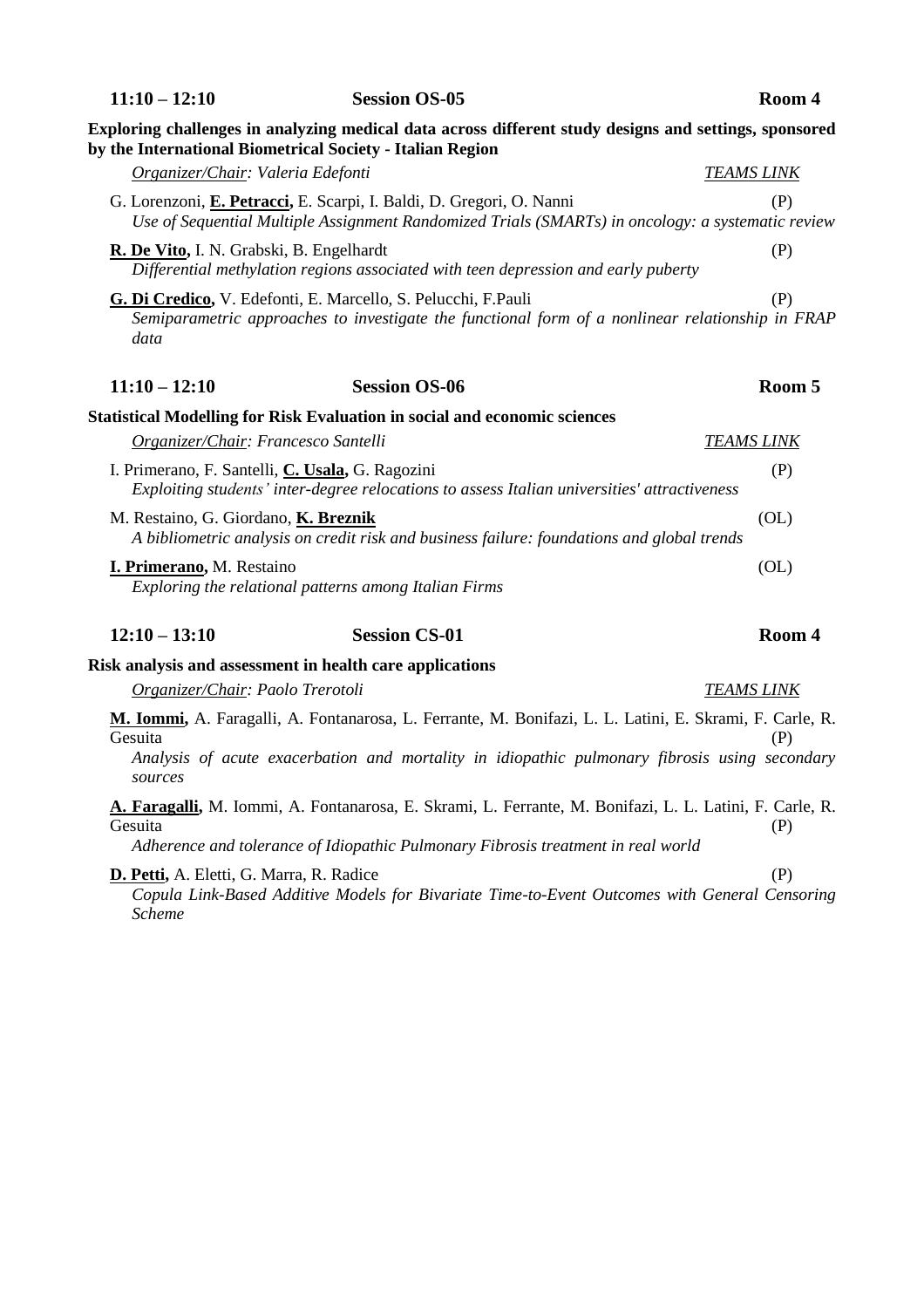| $12:10 - 13:10$                                                    | <b>Session CS-02</b>                                                                                                                                                                              | Room 5                      |
|--------------------------------------------------------------------|---------------------------------------------------------------------------------------------------------------------------------------------------------------------------------------------------|-----------------------------|
| <b>Modelling in Risk Analysis</b>                                  |                                                                                                                                                                                                   |                             |
| Organizer/Chair: Christos Kitsos                                   |                                                                                                                                                                                                   | <b>TEAMS LINK</b>           |
| M. Tepegjozova, C. Czado                                           | Bivariate vine copula based quantile regression                                                                                                                                                   | (P)                         |
| G. Leduc                                                           | Edgeworth series expansion for option prices                                                                                                                                                      | (P)                         |
| <b>N. Limnios</b>                                                  | <b>Mean Hitting Time Approximation for Rare Events</b>                                                                                                                                            | (O <sub>L</sub> )           |
| 13:30-14:30                                                        | Lunch                                                                                                                                                                                             | <b>110 Bar</b>              |
| $14:30 - 15:40$<br>Chair: Marialuisa Restaino                      | <b>Keynote Session</b>                                                                                                                                                                            | Room 4<br><b>TEAMS LINK</b> |
| Pavia, Italy)                                                      | Paolo Giudici and Emanuela Raffinetti (Department of Economics and management, University of                                                                                                      |                             |
| Artificial Intelligence: principles and risk                       |                                                                                                                                                                                                   |                             |
| $15:40 - 17:00$                                                    | <b>Session OS-07</b>                                                                                                                                                                              | Room 4                      |
|                                                                    | Modeling risks of neoplasia: Chance, environment and genes                                                                                                                                        |                             |
| Organizer/Chair: Marek Kimmel                                      |                                                                                                                                                                                                   | <b>TEAMS LINK</b>           |
| M. Kimmel                                                          | Modeling risk of lung cancer: Coordination of molecular events and growth characteristics of tumors                                                                                               | (P)                         |
| A. Koval, K. Dinh, M. Kimmel                                       | Estimation of timing of past events in cancer, based on DNA sequencing data                                                                                                                       | (P)                         |
| Świerniak                                                          | A. Wilk, E. Kozłowska, D. Borys, A. d'Amico, I. Dębosz-Suwińska, R. Suwinski, K. Fujarewicz, A.<br>Integration of clinical and radiomic features for prediction of metastases risk in lung cancer | (P)                         |
| K. Dinh, I. Vazquez-Garcia, S. Tavare                              | Modeling and simulation of cancer evolution in single cells                                                                                                                                       | (OL)                        |
| $15:40 - 17:00$                                                    | <b>Session OS-08</b>                                                                                                                                                                              | Room 5                      |
| <b>Statistics in Modelling</b>                                     |                                                                                                                                                                                                   |                             |
| Organizer/Chair: Milan Stehlik                                     |                                                                                                                                                                                                   | <b>TEAMS LINK</b>           |
| <b>C. P. Kitsos</b><br>Risk Analysis in Practice and Theory        |                                                                                                                                                                                                   | (P)                         |
| M. Stehlik<br>On fractal based cancer risk assessment              |                                                                                                                                                                                                   | (P)                         |
| <b>J. K. Filus, L. Z. Flus</b><br>On k-Markovian Stochastic Models |                                                                                                                                                                                                   | (P)                         |
|                                                                    | P. Economou, A. Batsidis, G. Tzavelas, S. Malefaki, P. Alexopoulos<br>Berkson's paradox, biased sampling and weighted distributions                                                               | (O <sub>L</sub> )           |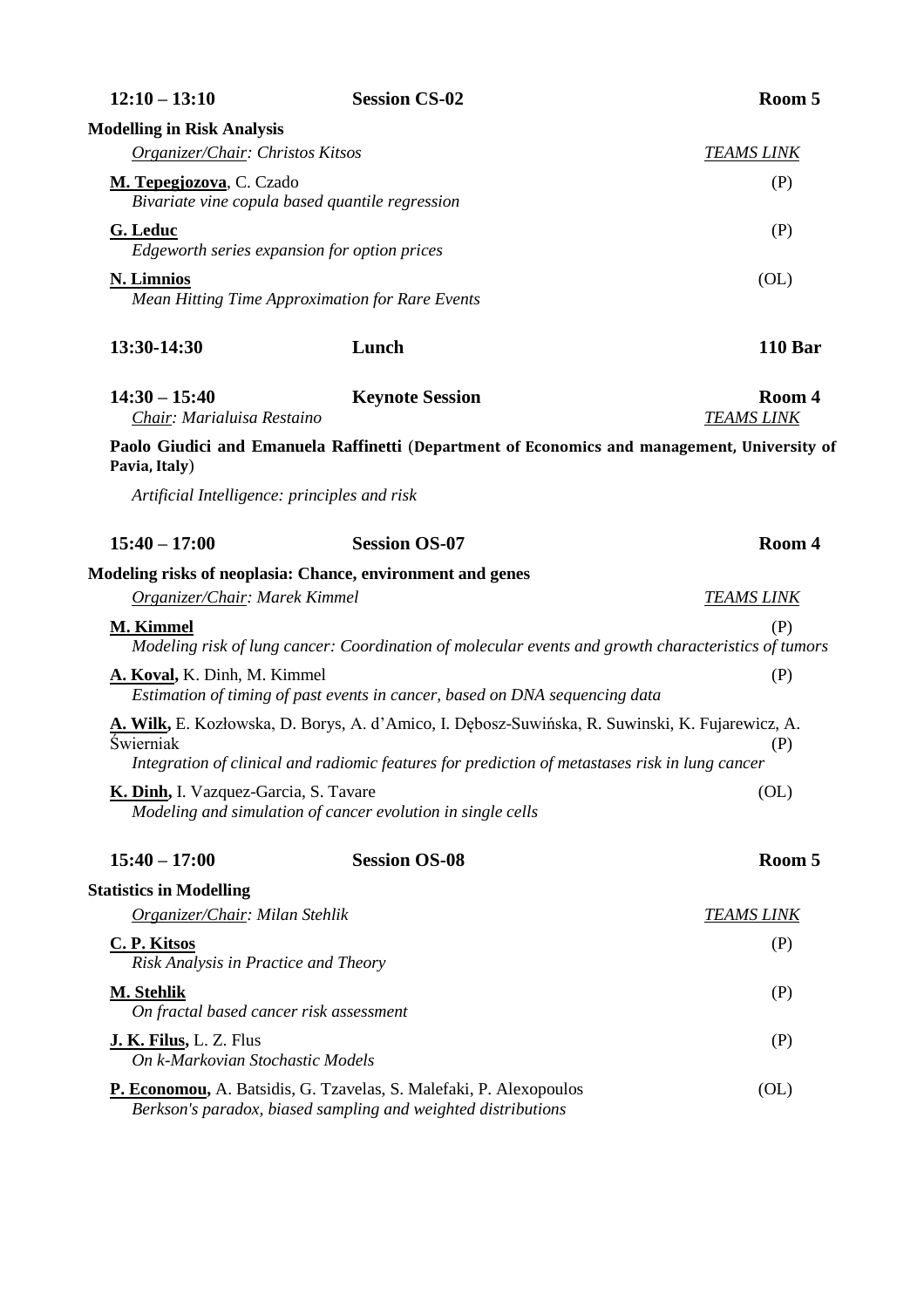| $15:40 - 17:00$                                       | <b>Session OS-09</b>                                                                                                                                             | <b>Room Salzano</b> |
|-------------------------------------------------------|------------------------------------------------------------------------------------------------------------------------------------------------------------------|---------------------|
|                                                       | <b>Extreme Value Analysis in Weather Events and the Environment</b>                                                                                              |                     |
| Organizer/Chair: Sneh Gulati                          |                                                                                                                                                                  | <b>TEAMS LINK</b>   |
| W. Xu, <b>H. J. Wang</b> , D. Li                      | Extreme quantile estimation based on the tail single-index model                                                                                                 | (OL)                |
| <b>J. Obeysekera</b> , J. Salas                       | Hydrologic designs for extremes under nonstationarity                                                                                                            | (OL)                |
| F. George, S. Gulati, G. Kibria                       | An Analysis of Trends in the Occurrence of Extreme Hurricane Events in the Atlantic                                                                              | (O <sub>L</sub> )   |
| G. Stupfler, A. Daouia, S. Padoan                     | Optimal pooling and distributed inference for the tail index and extreme quantiles                                                                               | (OL)                |
| $17:00 - 17:20$                                       | <b>Coffee break</b>                                                                                                                                              | Foyer Room 4 & 5    |
| $17:20 - 18:40$                                       | <b>Session OS-10</b>                                                                                                                                             | Room 4              |
|                                                       | <b>Statistical and Data Science Developments for Risk Assessment in Urban Areas</b>                                                                              |                     |
|                                                       | Organizer/Chair: Rodolfo Metulini and Maurizio Carpita                                                                                                           | <b>TEAMS LINK</b>   |
| G. P. Clemente, F. Della Corte, D. Zappa              | Road accident risk using complex networks: the impact of traffic                                                                                                 | (OL)                |
| R. Metulini, M. Carpita                               | A statistical approach for flood risk assessment using mobile phone traffic flows' data                                                                          | (O <sub>L</sub> )   |
| S. Perazzini, G. S. Gnecco, F. Pammolli               | Natural risk assessment of Italian municipalities for residential insurance                                                                                      | (OL)                |
| area in Lombardy                                      | B. Razdar, R. Metulini, M. Carpita, G. P. M. Vassena, R. Ranzi<br>Flood risk management using mobile phone data and hydrological modeling in a heavily urbanized | (OL)                |
| $17:20 - 18:40$                                       | <b>Session OS-11</b>                                                                                                                                             | Room 5              |
| <b>Statistical Modeling and Inference</b>             |                                                                                                                                                                  |                     |
| Organizer/Chair: Luis M. Grilo                        |                                                                                                                                                                  | <b>TEAMS LINK</b>   |
| C. Santos, C. Dias, C. Nunes, J. T. Mexia<br>approach | Operations with iso-structured models with commutative orthogonal block structure: an introductory                                                               | (OL)                |
| C. Dias, C. Santos, J. T. Mexia                       | A new approach for analyzing multi-environment trials (MET)                                                                                                      | (OL)                |
| A. Borges, M. Carvalho                                | Modeling hospital patients no-show: An analysis of cluster dependence                                                                                            | (O <sub>L</sub> )   |
|                                                       | L. M. Grilo, M. Lopes, V. Lima, A. Correia, A. Martins<br>Modeling psychosocial risks of workers using PLSc-SEM estimator                                        | (O <sub>L</sub> )   |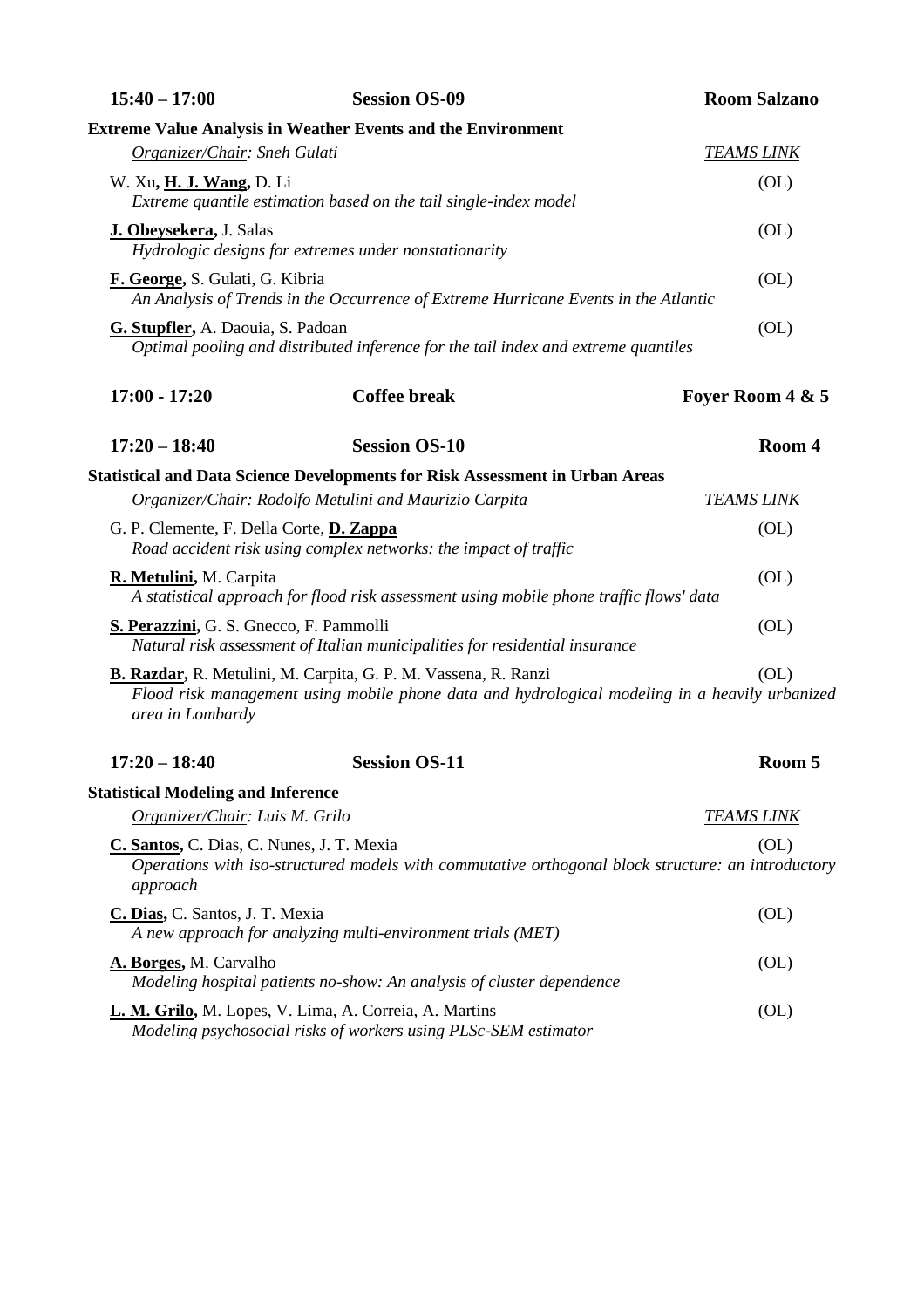**17:20 – 18:40 Session OS-12 Room Salzano**

| <b>New Perspective in Financial Risk Management</b>                                                                                    |                   |
|----------------------------------------------------------------------------------------------------------------------------------------|-------------------|
| Organizer/Chair: Giovanni De Luca                                                                                                      | <i>TEAMS LINK</i> |
| G. Bonaccolto, M. Caporin<br>Reordering of the Dynamic Principal Components and Implications for Portfolio Analysis                    | (OL)              |
| M. L. Bianchi, G. L. Tassinari<br>Extracting implied volatilities from bank bonds                                                      | (OL)              |
| F. Cipollini, G. M. Gallo, A. Palandri<br>An investigation into the incidence of time-varying quantiles in well-diversified portfolios | (OL)              |

**20:00 Social Dinner Restaurant del Sole Living Cafè**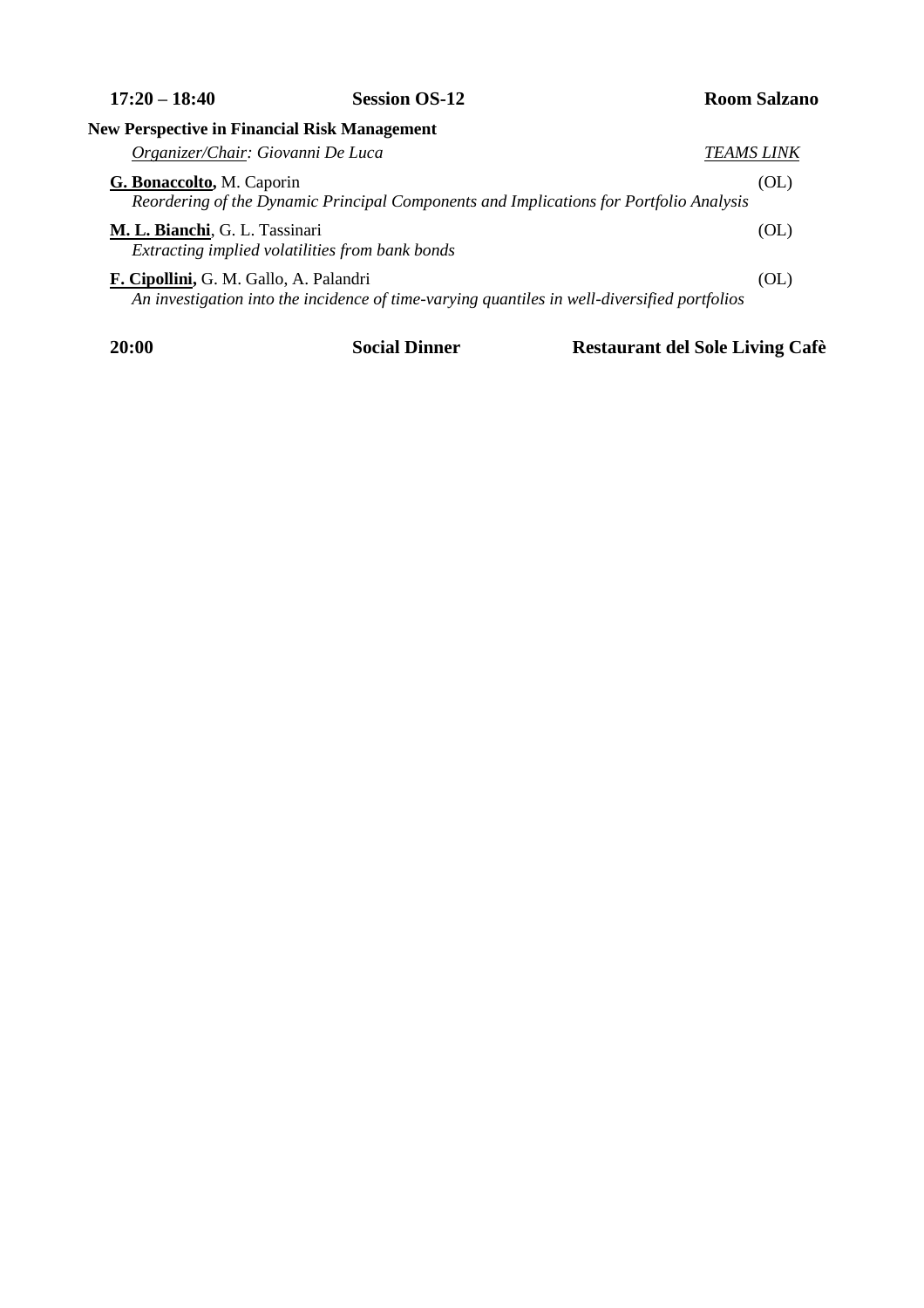# **Friday, May 27th, 2022**

## **Building:** *Department of Economics* **in** *Via Giovanni Pascoli, 20*

| $08:00 - 11:00$                                 | <b>Registration</b>                                                                                                                                          | <b>Main Entrance</b> |
|-------------------------------------------------|--------------------------------------------------------------------------------------------------------------------------------------------------------------|----------------------|
| $08:40 - 10:40$                                 | <b>Session OS-13</b>                                                                                                                                         | Room 4               |
| High-frequency data in economics and finance    |                                                                                                                                                              |                      |
| Organizer/Chair: Alessandra Amendola            |                                                                                                                                                              | <u>TEAMS LINK</u>    |
|                                                 | M. Marchese, F. Di Iorio, R. Payne, M. Tamvakis<br>A mixed-frequency combination approach to forecast covariance matrices of asset returns                   | (P)                  |
| M. M. Gail, D. Herold, J. T. Schaefer, G. Goetz | A Structural Analysis of the Competitive Landscape of Brick-And-Mortar Pharmacies                                                                            | (P)                  |
| P.-A. Klotz                                     | Leadership Communication and COVID-19 Vaccination Hesitancy                                                                                                  | (P)                  |
| L. Scaffidi Domianello, E. Otranto              | Long and Short run dynamics in Realized Covariance Matrices: a Robust MIDAS Approach                                                                         | (OL)                 |
| J. Pan, E. Lazar, S. Wang                       | On the estimation of Value-at-Risk and Expected Shortfall at extreme levels                                                                                  | (O <sub>L</sub> )    |
| A. F. Forgione, C. Migliardo, C. Algeri         | The effect of networking on bad loans: evidence from mutual banks                                                                                            | (O <sub>L</sub> )    |
| $08:40 - 10:40$                                 | <b>Session CS-03</b>                                                                                                                                         | Room 5               |
| <b>Risk Analysis in new disease development</b> |                                                                                                                                                              |                      |
| Chair: Teresa Oliveira                          |                                                                                                                                                              | <u>TEAMS LINK</u>    |
| M. Kurpas, M. Kimmel<br>Evolution               | Mutation Patterns in SARS-CoV-2 Alpha, Beta and Delta Variants of Concern Indicate Non-neutral                                                               | (P)                  |
|                                                 | T. Yamada, H. Mori, T. Saunders, T. Nakamura<br>On pitfalls in statistical analysis for assessing workplace-specific risk of severe Covid-19                 | (OL)                 |
|                                                 | M. De Martino, M. Peghin, A. Palese, M. Isola, C. Tascini<br>Identification of risk factors for Post-Covid-19 Syndrome using Elastic Net logistic regression | (OL)                 |
| S. Bacci, R. Fabbricatore, M. Iannario          |                                                                                                                                                              |                      |
|                                                 | Assessment of perceived risk for Covid-19                                                                                                                    | (OL)                 |
| Barbara Kimmel, Jane Anderson<br>Investigation  | Experience of Stroke Survivors During the COVID-19 Pandemic (ESS-COV): a Phenomenological                                                                    | (OL)                 |
| <b>M. V. Vinattieri</b> , M. Bonetti            | Accounting for family risk in models for disease development                                                                                                 | (P)                  |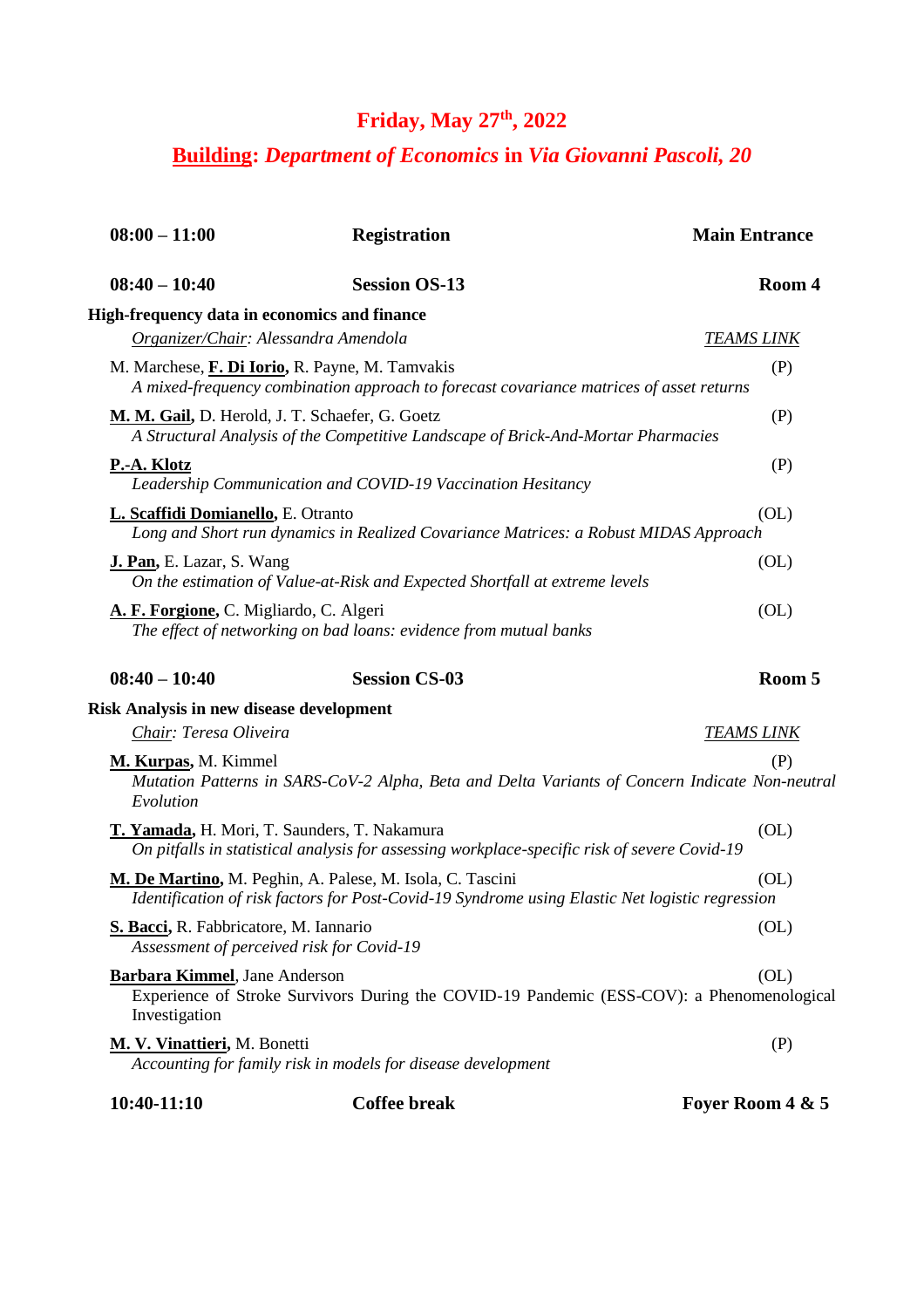| $11:10 - 12:10$                                                   | <b>Session OS-14</b>                                                                                  | Room 4                      |
|-------------------------------------------------------------------|-------------------------------------------------------------------------------------------------------|-----------------------------|
| <b>Topics in Financial Econometrics</b>                           |                                                                                                       |                             |
| Organizer/Chair: Vincenzo Candila                                 |                                                                                                       | <b>TEAMS LINK</b>           |
| A. Palandri                                                       | The $HD(1)$ process: properties and application to unit root testing in interest rates                | (P)                         |
| V. Candila, L. Petrella<br>bootstrap approach                     | Testing the significance of the MIDAS variable in mixed-frequency volatility models through a         | (P)                         |
| <b>B. Foroni, L. Merlo, L. Petrella</b>                           | Time-varying graphical models for financial markets: a quantile approach                              | (O <sub>L</sub> )           |
| $11:10 - 12:10$                                                   | <b>Session CS-04</b>                                                                                  | Room 5                      |
| <b>Statistical and Machine learning models for risk detection</b> |                                                                                                       |                             |
| Organizer/Chair: Chrys Caroni                                     |                                                                                                       | <b>TEAMS LINK</b>           |
| C. Huber                                                          | From Prediction of an event to Interpretation of Risk Factors for Neural Networks                     | (P)                         |
| <b>I. Barranco-Chamorro</b>                                       | A New Metric to Deal with Off-Diagonal Elements in Confusion Matrices                                 | (P)                         |
| F. Pierri<br>Variable selection for modelling bankruptcy risk     |                                                                                                       | (P)                         |
| $12:10 - 13:20$<br>Chair: Stefania Galimberti                     | <b>Keynote Session</b>                                                                                | Room 4<br><b>TEAMS LINK</b> |
|                                                                   | Daniel Farewell (School of Medicine, Cardiff University, United Kingdom)                              |                             |
| Regression by composition                                         |                                                                                                       |                             |
| 13:30-14:30                                                       | Lunch                                                                                                 | <b>110 Bar</b>              |
| 14:30-15:30                                                       | <b>Session OS-15</b>                                                                                  | Room 4                      |
| <b>Advanced Statistical Models for Risk Evaluation</b>            |                                                                                                       |                             |
| Organizer/Chair: Silvia Osmetti e Silvia Facchinetti              |                                                                                                       | <b>TEAMS LINK</b>           |
| L. Dalla Valle, A. Kreuzer, C. Czado<br><b>Beijing</b>            | Environmental Risk: A Bayesian Non-linear State Space Copula Model to Predict Air Pollution in        | (P)                         |
| L. Zanin, L. Prosperi                                             | A modelling framework for projections of equity portfolio returns under climate transition scenarios  | (OL)                        |
| M. Iannario, <i>C. Tarantola</i> , I. Ntzoufras<br>data analysis  | A Regularized Ordinal Regression approach for estimation and cluster identification in perceived risk | (OL)                        |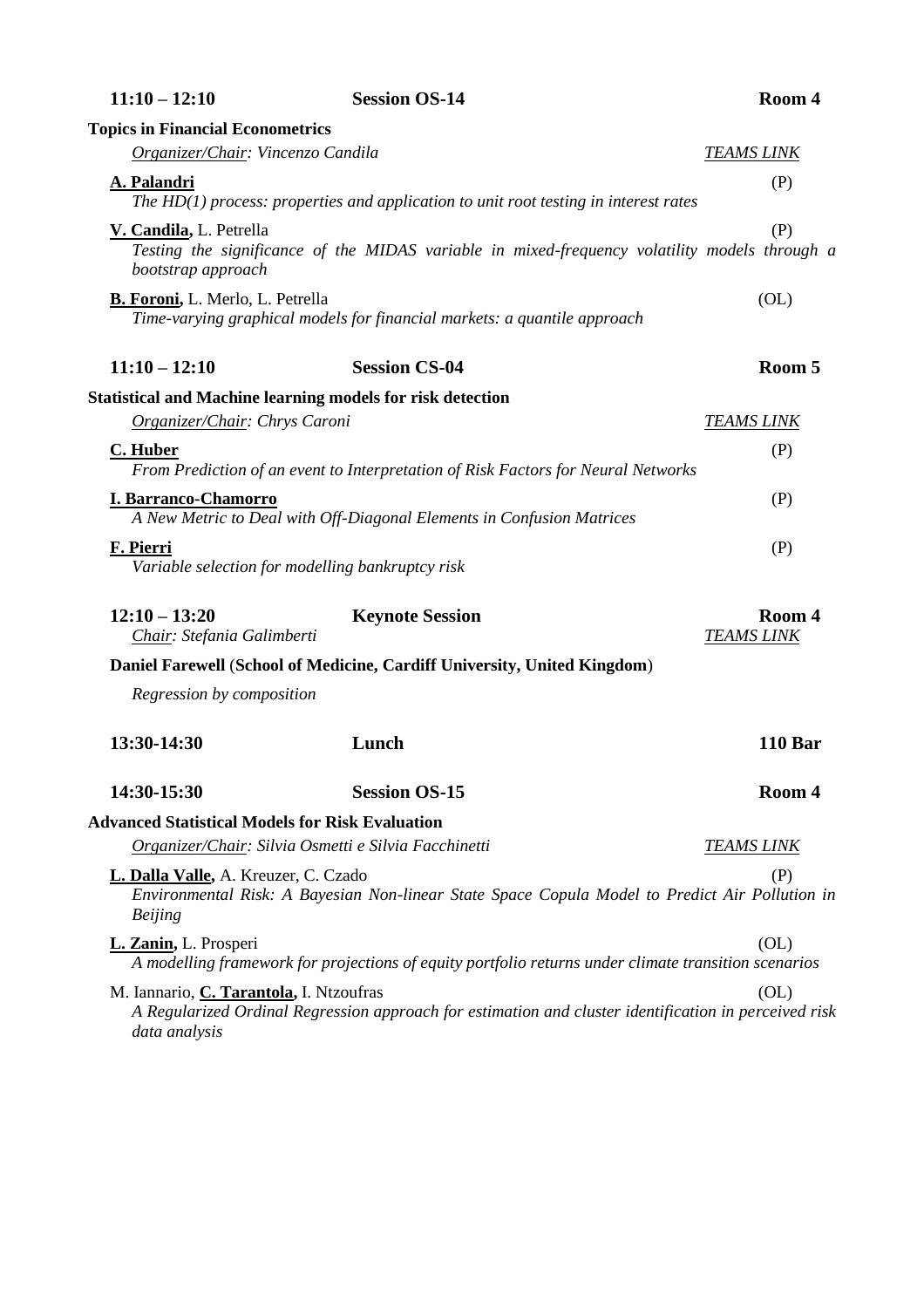| 14:30-15:30                                                   | <b>Session CS-05</b>                                                                                | Room 5              |
|---------------------------------------------------------------|-----------------------------------------------------------------------------------------------------|---------------------|
| <b>Model and Methods in Risk Analysis</b>                     |                                                                                                     |                     |
| Chair: Amílcar Oliveira                                       |                                                                                                     | <b>TEAMS LINK</b>   |
| V. D. Biatat                                                  | On the integration of deterministic opinions into mortality projection models                       | (OL)                |
|                                                               | G. P. Sellitto, T. Pavleska, H. Aranha, M. Masi<br>Taxonomy-based Risk Analysis with a Digital Twin | (O <sub>L</sub> )   |
| M. I. Gomes, F. Figueiredo, L. H.-Rodrigues                   | Alternative reliable ways to manage risks of extreme events                                         | (O <sub>L</sub> )   |
| 14:30-15:30                                                   | <b>Session OS-16</b>                                                                                | <b>Room Salzano</b> |
| Recent advances in systemic risk assessment                   |                                                                                                     |                     |
|                                                               | Organizer/Chair: Francesco Porro and Anna Maria Fiori                                               | <b>TEAMS LINK</b>   |
| R. Grassi                                                     | Systemic risk assessment through higher order clustering coefficient                                | (P)                 |
| O. Kolokolova, M. Bowe Bowe, L. Yu                            | The Volcker Rule and the hedge fund liquidity circle                                                | (OL)                |
| N. Nolde, C. Zhou, M. Zhou                                    | An extreme value approach to CoVaR estimation                                                       | (O <sub>L</sub> )   |
| 15:30-17:10                                                   | <b>Session OS-17</b>                                                                                | Room 4              |
| Risk and opportunities in financial innovation                |                                                                                                     |                     |
|                                                               | Organizer/Chair: Gianna Figá Talamanca                                                              | <b>TEAMS LINK</b>   |
| L. V. Ballestra                                               | Extrapolation procedures to enhance the accuracy of numerical methods for derivative pricing        | (P)                 |
|                                                               | A. Cretarola, G. Figà-Talamanca, M. Patacca<br>Sentiment-based regimes for stock price volatility   | (P)                 |
| M. L. Guerra, L. Sorini                                       | A sentiment analysis through Fuzzy transfrom to manage risks in tourism                             | (OL)                |
| G. Figà-Talamanca, M. Patacca                                 | Investor sentiment as driver of financial stock market                                              | (O <sub>L</sub> )   |
| M. Garbelli, L. Di Persio, A. Zalinescu<br>Kolmogorov setting | BSDEs with jumps and time delayed generators: financial applications within the path-dependent      | (OL)                |